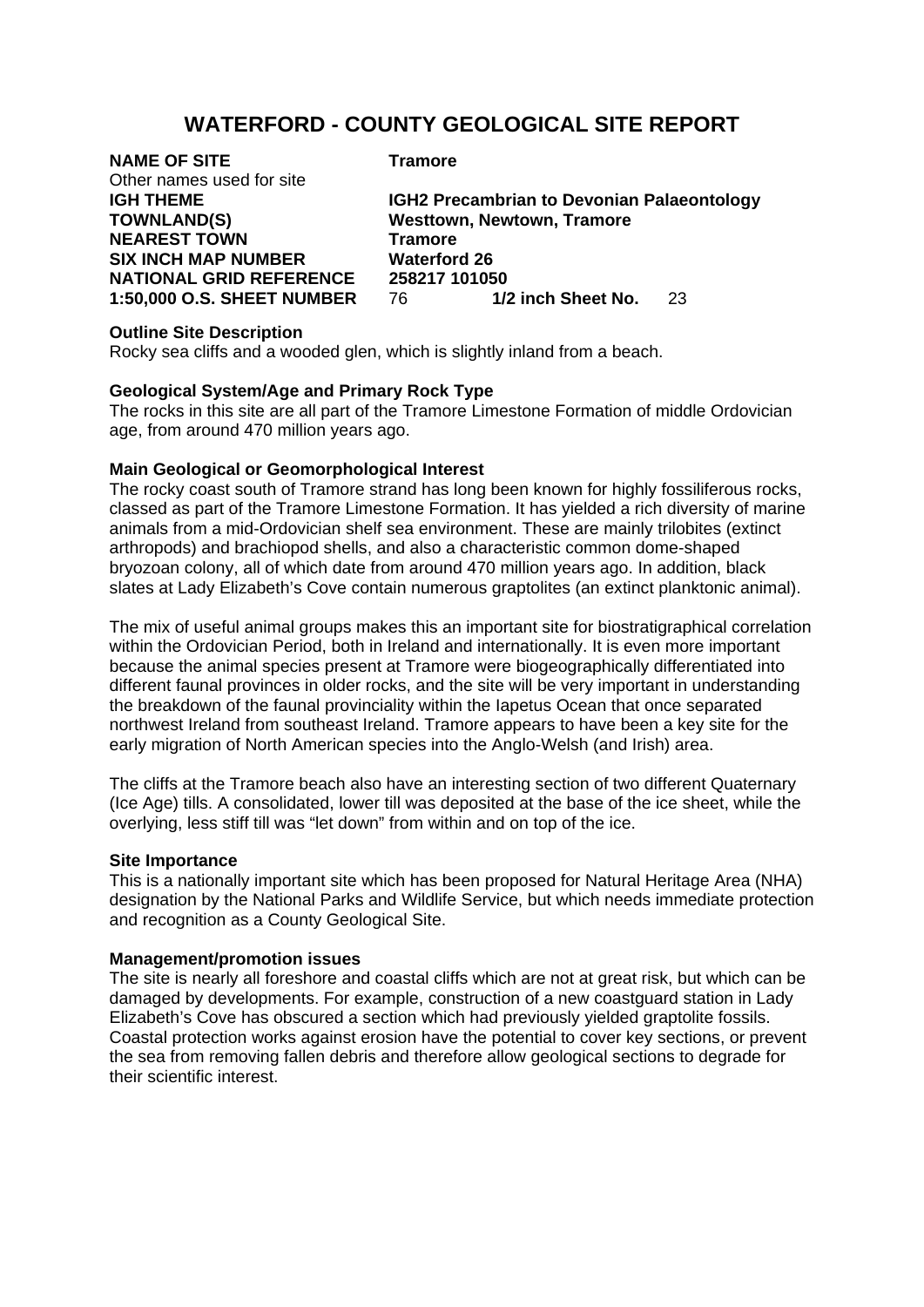

Two tills are visible in the cliff at the end of the beach. Rock armour is imported.



The rocks are visible along most of the shoreline south of the beach but low tide is needed.



Lady Elizabeth's Cove had black slates with graptolite fossils, but they are not now seen.





 Tramore Limestone Formation. Calcareous bryozoans fossils dissolve out in bedding planes.